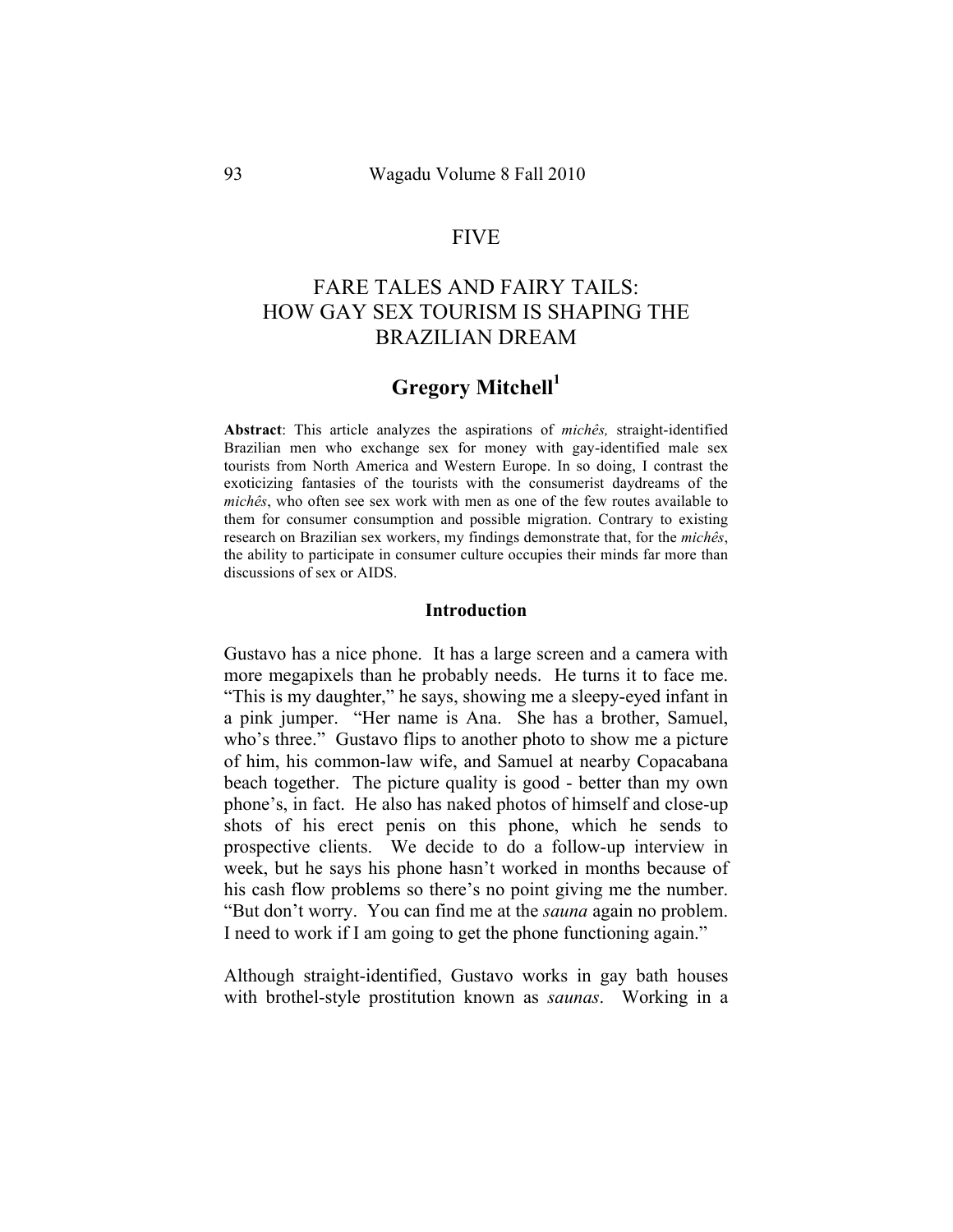*sauna* can be lucrative. A successful *garoto de programa*<sup>2</sup> in Rio can clear 2,000 U.S. dollars in a month, at least for the brief period when his is a fresh face on the scene, whereas a minimum wage worker earns around 270 U.S. dollars per month for the same hours. But Gustavo, like other *garotos*, doesn't want to work every day. He prefers working just two or three days, during which he'll try to do as many 40-minute *programas* (sessions with a client) in a shift as he can. He'll make a few hundred dollars, and then he won't work again until he runs out of money. Sometimes that means he's off for weeks. Often, though, he spends the money on expensive clothes, cologne, and electronics. He takes his friends to clubs and buys liquor by the bottle. He buys gifts for his wife and kids, and (I later come to suspect) his girlfriends.

But Gustavo's hair is starting to recede. He looks closer to being 35 than the 25 he tells people. He still does quite well, but *garotos de programa* are part of a larger category of *michês* (hustlers) who work in parks, streets, bars, and other less lucrative venues – locales where *sauna* rentboys eventually find themselves as they age out and become less competitive. Outdoors, *programas* can turn dangerous for clients and *michês* alike and offer only subsistence wages. Gustavo knows street hustling may be in his future if he doesn't start saving in earnest soon. And he knows that he needs his expensive phone working again.

Popular portrayals of male sex workers tend to dichotomize the men. On the one hand, newspapers, films, and television shows depict them as dangerous killers and thieves (see Mott & Cerqueira, 2003). But as Kerwin Kaye (2007) has observed in his analysis, they are also portrayed as youth in peril who can be rescued and mentored into being ideal and grateful young lovers. Both archetypes are premised on the assumption that the *michê* is desperate and dangerously destitute. Thus, clients often expressed surprise when a sex worker<sup>3</sup> had an MP3 player, phone, or computer, especially because sex workers in *saunas* tend to come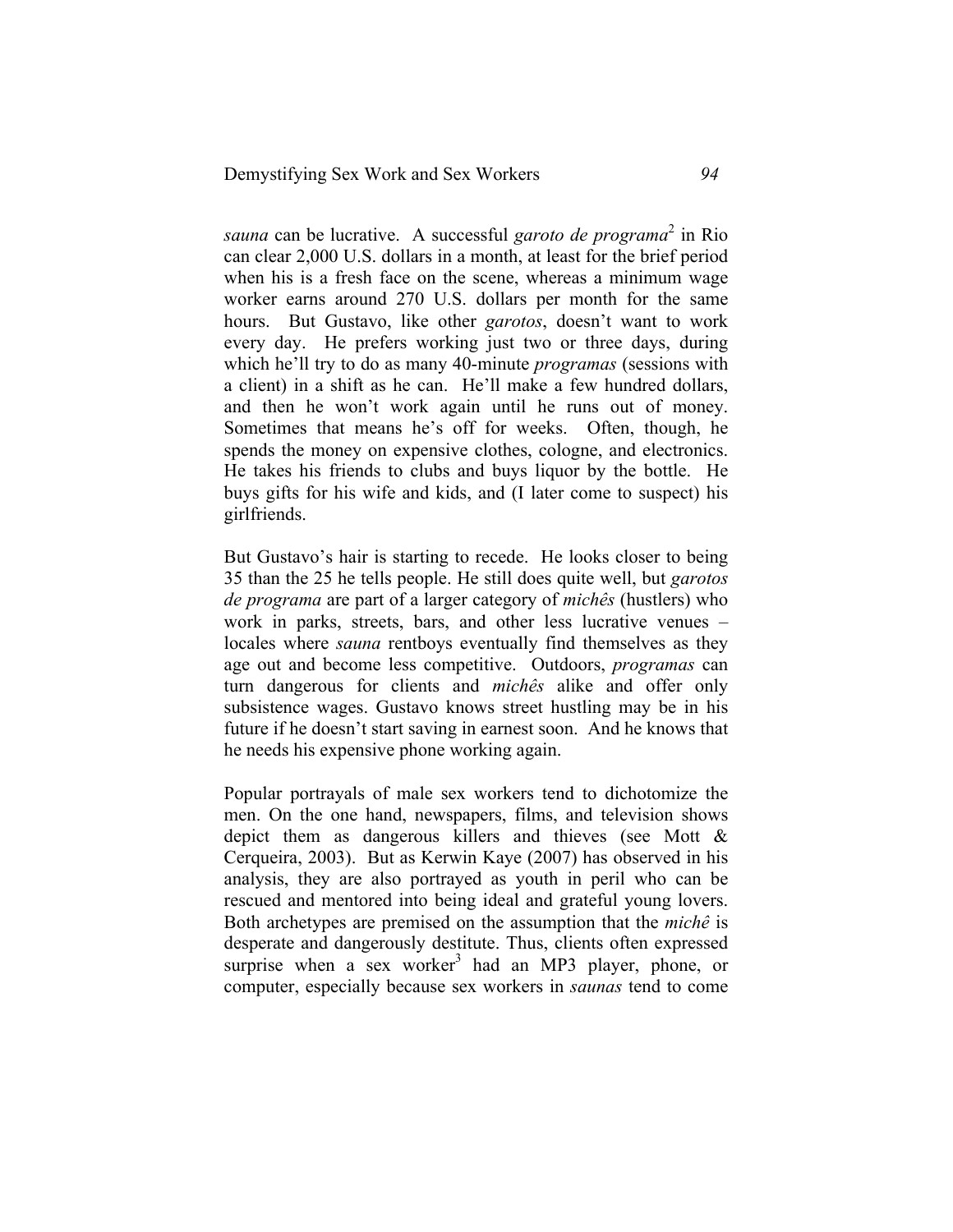from and often continue to live in the poor periphery of the city. But even among the low end street *michês* with whom I've worked – men who use sex with gay tourists to scrape out a hand-to-mouth existence – there is a tendency to pass the time talking about the pricey items they plan to purchase one day.

This shift to consumerism (both actual and imaginary) stands in stark contrast to the lived experiences of *michês* in the past. This article is concerned with understanding how *michês* who sell sex to gay tourists use consumerist daydreams to construct and enjoy possible futures. I argue that daydreaming about purchasing power and participation in consumer society is both an emotionmanagement technique for *michês* and also a way in which they rethink their position in society and possible relationship to a globalized world. To do this, I map the historical trajectory of *michetagem* (hustling) in Brazil across three primary points. First, I examine the case of street *michês* in the São Paulo of the early 1980s (during the end of the Brazilian military dictatorship), who are the subject of an ethnographic master's thesis and book by the venerated Argentine poet and anthropologist Néstor Perlongher. Second, I investigate the case of *michês* in public locales in Rio de Janeiro in the early 1990s (a period of hyper-inflation and economic instability). In doing so, I rely upon fragmentary interview records and other archival materials from a now defunct non-governmental organization (NGO), *Programa Pegação*. 4 In these two earlier historical moments, I observe a reluctance to speak about daydreams and a lack of aspiration to join the segment of Brazilian society that wanted to be part of global flows of commerce and that take pleasure in consuming as an act of leisure. Finally, I turn to my own ongoing ethnographic research, which I commenced in 2006, among approximately 45 *michês* and 40 clients to demonstrate just how important consumerism and daydreams of participating in it are becoming to *michês* across a variety of racial and class divisions.<sup>5</sup> Employing the work of anthropologists Colin Campbell (1987) and Arjun Appadurai (1996) on imaginaries, I examine how the men rely on a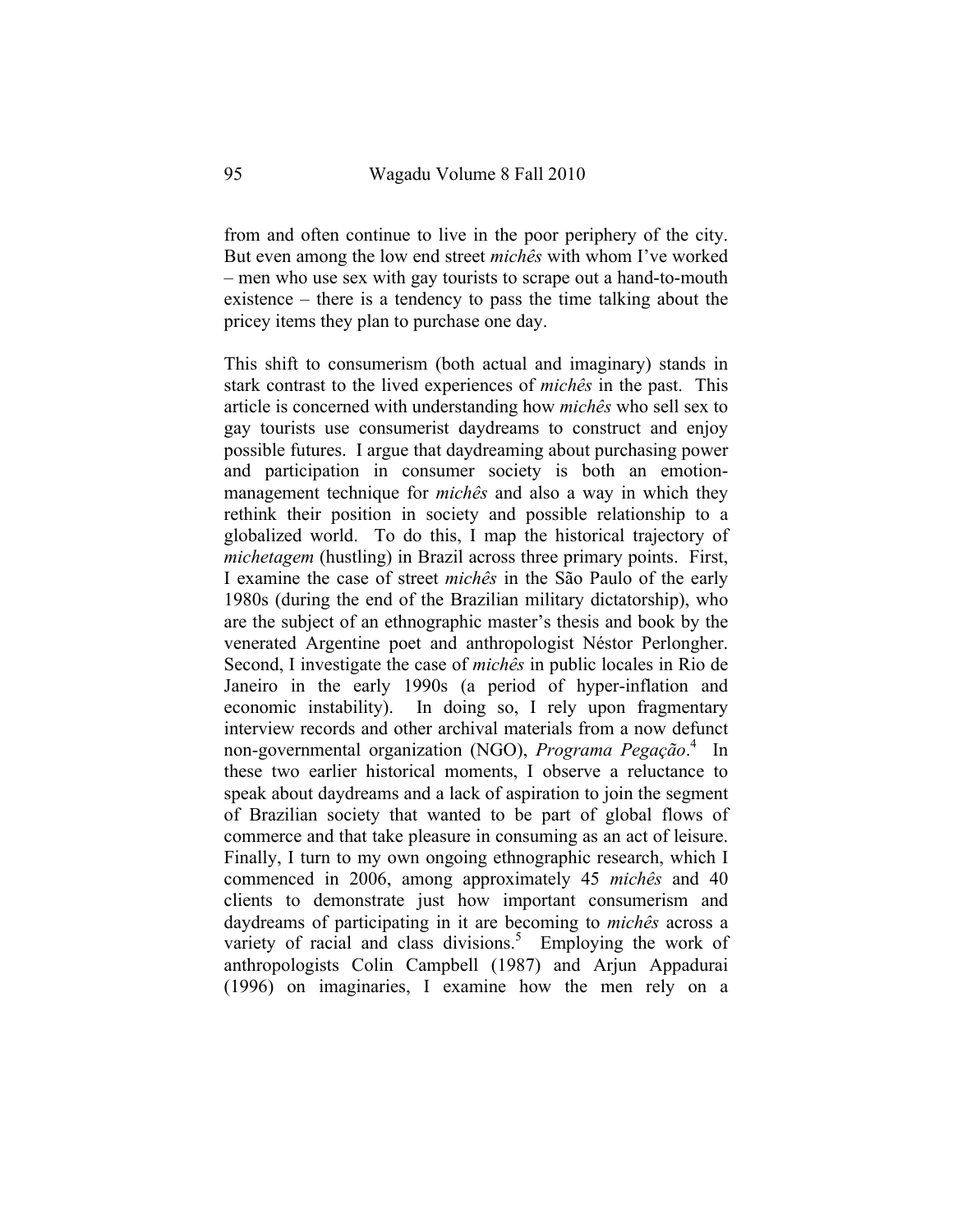*consumerist dreamscape* to indulge in the pleasure of dissociative daydreams in addition to or to mitigate the absence of actual consumerism.

Present-day Brazil still features a high disparity between rich and poor. This is so despite the fact that after Brazil moved from dictatorship to democracy and eventually conquered its disastrous inflation, it earned its coveted place as one of the four so-called "BRIC countries" (Brazil, Russia, India and China) that Goldman Sachs predicted could topple U.S. economic hegemony. Throughout Brazil's historical trajectory, shifts in political economy have affected masculine subjectivities in the male sex trade. In fact, I've found male sex workers today to be uniquely equipped for helping us to understand the relationship between globalization and masculinity precisely because *michês* interact so extensively with gay tourists from the U.S. and Europe.

This article is concerned with understanding how *michês* who sell sex to gay tourists use consumerist daydreams to construct and enjoy possible futures. To do this, I ultimately will turn to Colin Campbell's influential, but now outmoded 1987 book *The romantic ethic and the spirit of modern consumerism*. I attempt to recover his work, which Campbell wrote in the heyday of Thatcherite-Reaganite free market global capitalism, when the excesses of consumerism were portrayed in films, television, and the media as an essential part of being American. I want to take Campbell's work and reposition it within the contemporary Brazilian context in order to better understand how the key features of his theorization translate into a globalized sexual economy that he could not have anticipated. I argue that we gain not only a better understanding of prostitution, but also of the rise in consumerism in Brazil at a moment when there is intense interest and even anxiety on the part of the international community regarding the country's growing geopolitical and economic clout. In so doing, I hope to not only suggest that Campbell's theory is due for revival, but also to highlight the non-work aspects of *michês*' lives and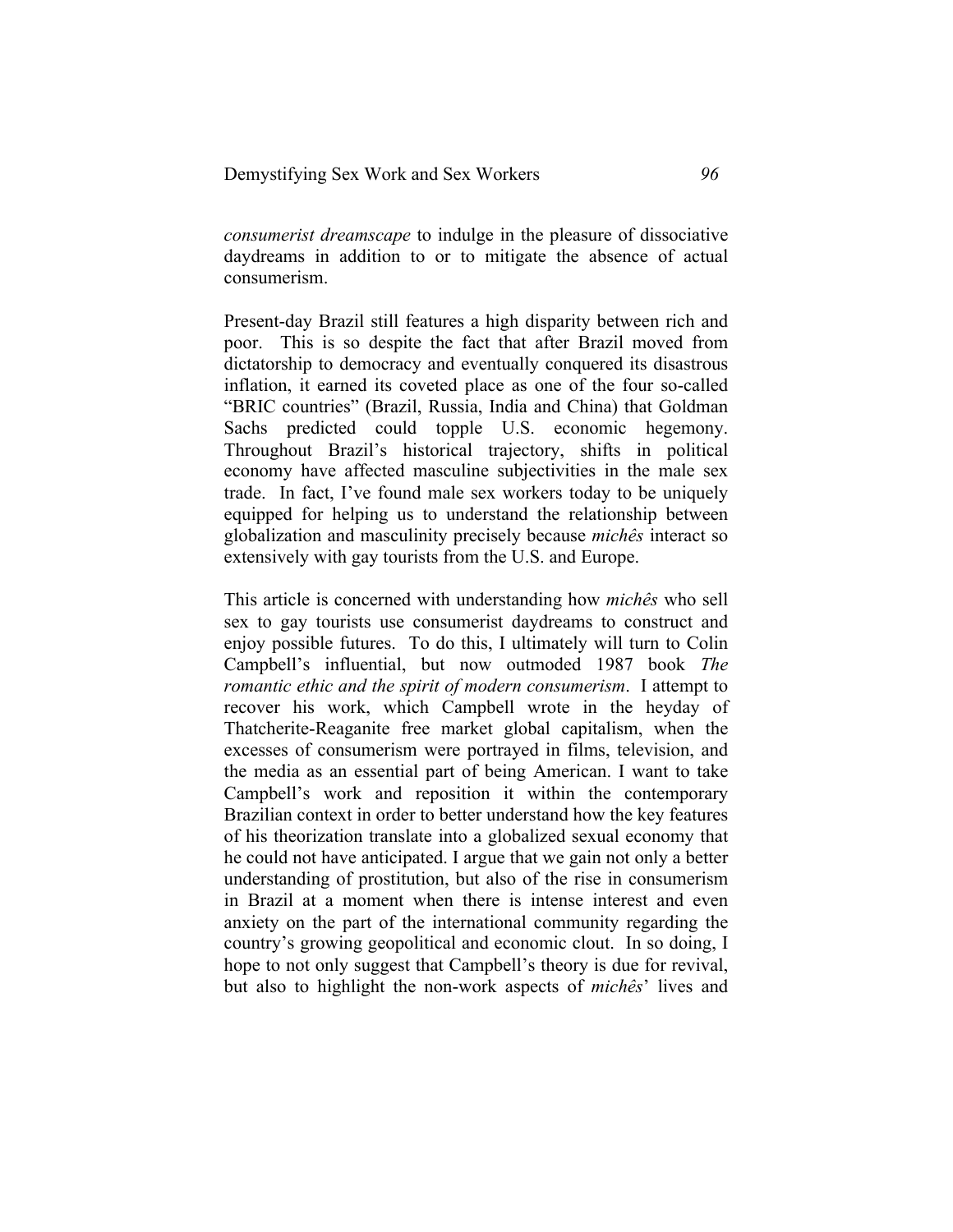thereby disrupt the unhelpful assumption that sex workers spend their entire days either having, thinking about, or talking about sex.

### **Nomads No More**

In a poem entitled *Michê,* the queer anarchist and poet Néstor Perlongher describes how hustlers and clients come together in the meat market of the park (*la carroña del parque*), where cocks (*pinga*) are transformed into greasy, lustful dwarfs (*enano grasiento y lujurioso*) and sex acts are described through floral imagery. Scholars and activists today remember Perlongher mostly for such surreal and erotic poetry, but this poem was not just an expression of Perlongher's own homoerotic infatuation with hustlers. It is a supplement to his anthropological work. In 1982, Perlongher fled Argentina's military dictatorship and undertook a master's degree in anthropology at Brazil's prestigious UNICAMP university, where he wrote and published a master's thesis that remains the only book-length study of Brazilian *michês*  (Perlongher, 1987).

While Perlongher's work provides a baseline understanding of *michetagem* in the early 1980s, he also pushed the boundaries of ethnography in several ways as both a poet and activist. His surreal poetry was another form of ethnographic epistemology, and it is likely that the bodies of his interlocutors were as well. He was, according to his friend, the noted journalist João Trevisan (1986), obsessed with masculine, teenage boys from the slums, sometimes having sex with as many as eleven a day. $6\,$  Even when they beat or robbed him, these situations "filled him with fear – but also delight" (Perlongher, 1987, pp. 37-28); as a disciple of Antonin Artaud and his Theatre of Cruelty, Perlongher perceived humiliation and suffering as having divine qualities, and as sources of revelation (Bollig, 2008). While his methods were unconventional, he wrote performatively, echoing his much beloved Deleuze as he drifts with readers "around the streets—and [moving] down—in terms of income, class, legal position, and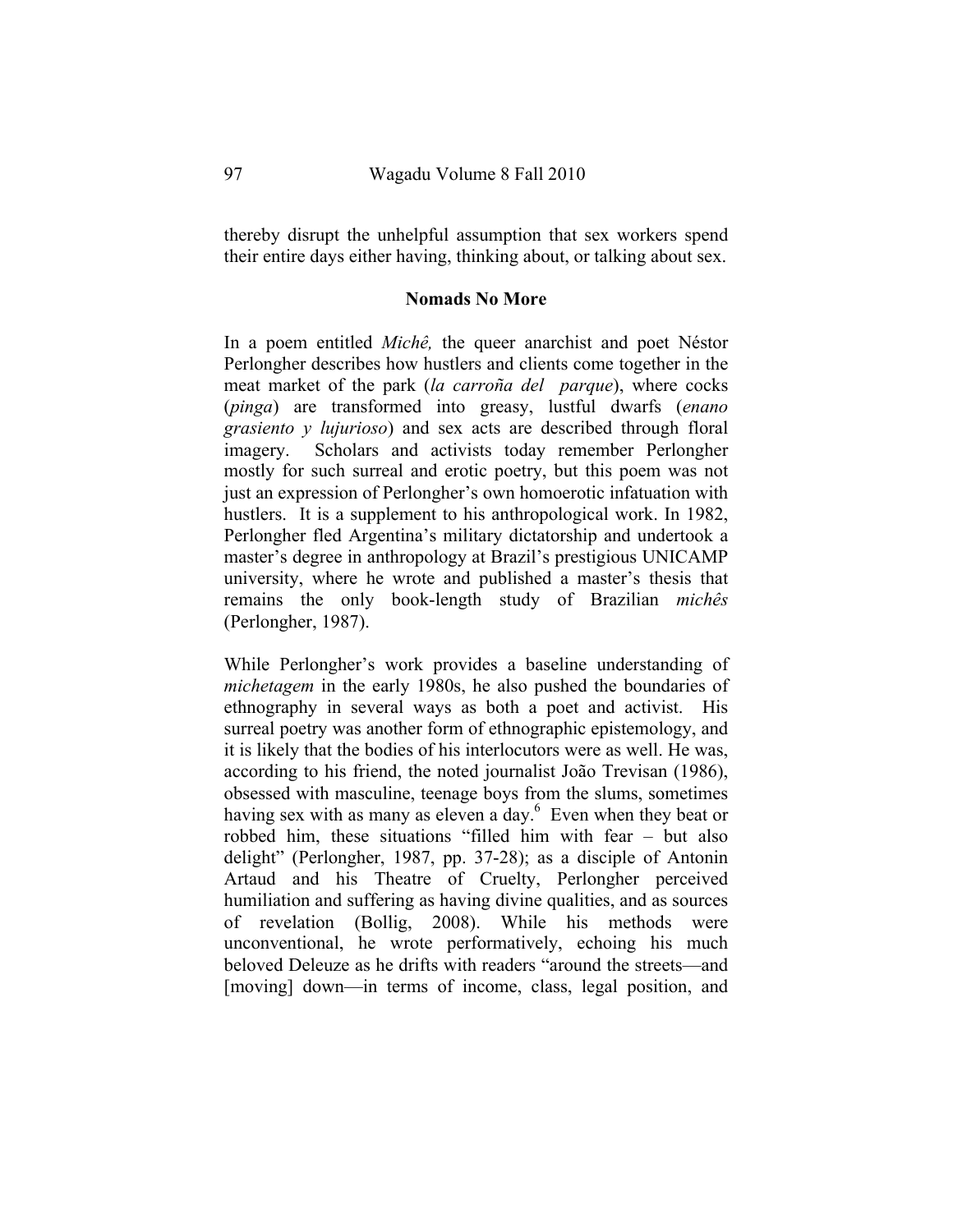physically onto the street, down into nightclub basements or public toilets—into the city" (Bollig, 2008, p. 26). For him, *michês* are nomads, circulating along customary paths from point to point, client to client, always reaching the point in order to leave it behind rather than to dwell. It is in the state of cruising – when betwixt and between points – that he feels the *michê* is best understood.

But Perlongher's work also documents a time and space before *michetagem* had moved indoors, becoming increasingly static and non-nomadic. During the late 1990s, hustling also had to adjust to the beginnings of a global boom in gay tourism, a time when, as Jasbir Puar (2002) notes, "coming out meant coming out in terms of purchasing power" (p.105). And what better place to exercise that power than in beautiful, post-dictatorship Brazil where inflation guaranteed that any American or European could be king? Just as Perlongher's hustlers had worked in train stations and on street corners, selling sex mainly to effeminate, known homosexuals and to closeted, married men, male prostitutes in 1990s Rio focused on several public cruising areas. By 2000, these areas were increasingly moving indoors and catering to a growing number of gay tourists. As gay tourism became a recognizable and sought-after niche industry on a global scale, gay tourists in Brazil came to be seen as the most lucrative clients. Those tourists willing to pay for sexual services directly tend to prefer the relative safety and the relaxed social environment of *saunas*, which has led the industry in Rio to shift indoors today*.* Hustling still occurs outside, especially on beaches and in parks, and also happens in semi-public places like shopping malls, where teenagers can turn tricks in exchange for high-end clothing and expensive electronics.

Having experienced rampant inflation, Brazil has always been a nation of consumers rather than savers, but having been among the last ones in and the first ones out of the present economic crisis, Brazilians are spending as never before (*Economist*, 2009). When I speak to *michês* now, even the poorest describe what they'd like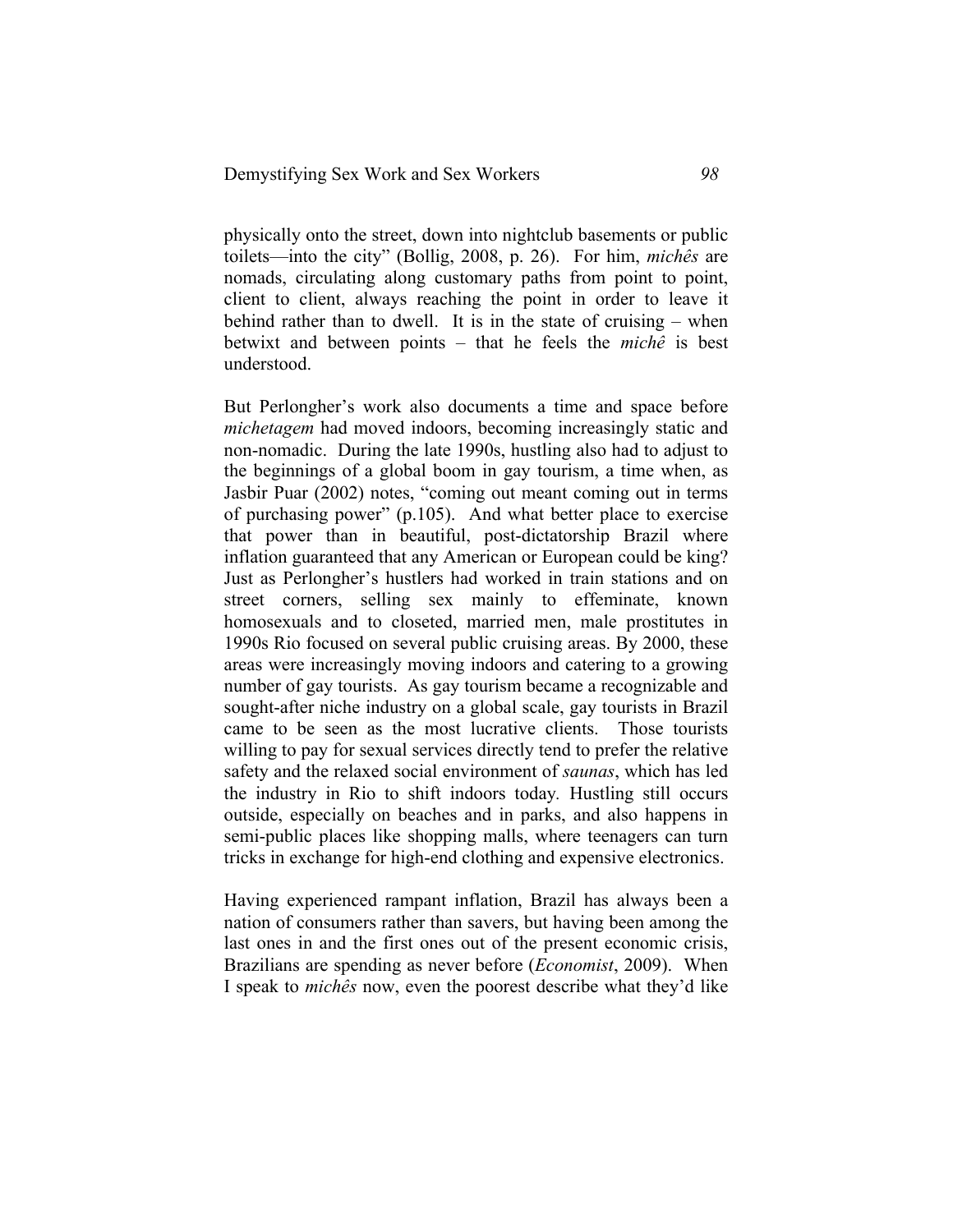to purchase next. Before discussing the implications of this turn to consumerism, it's important to acknowledge that the upside to this turn is that there is a renewed sense that there *is* a hopeful future, or even that there is to be a future at all. This is an interesting development because research among *michês* in Rio de Janeiro carried out in the early 1990s by social workers from the group *Programa Pegação* revealed a consistent hopelessness, an apathy toward sexual and personal health, hygiene, and a belief that their lives would be violently foreshortened by forces far beyond their control, including death at the hands of parents, police, or through starvation. Such hopelessness was so pervasive that the government officially recommended de-emphasizing the lethality of AIDS in outreach work. Ana Filgueiras, Director of the Brazilian Center for the Defense of the Rights of Children and Adolescents, explained: "Equating AIDS and death can blunt a campaign's effectiveness. If you say 'AIDS kills', [they say] it's just another thing to kill us. The police kill us, too.' Killing is not serious to them. But if you tell them AIDS makes you very thin and weak, that's something they are afraid of" (Meyer, 1989, p. 9).

While doing archival work, I found original records, including handwritten notes and selected quotations, from dozens of interviews with *michês* conducted by *Programa Pegaçao*'s small staff in the early 1990s*.* Their interlocutors consistently express an intention to leave prostitution "soon" ("*mudar de vida em breve*"), but also seem disillusioned about the future. During his third meeting with one *michê* who worked in *Via Apia*, a dangerous area where police and gangs tormented both clients and *michês*, one social worker wrote that the young man was "feeling the weight of his years" ("*estar sentindo o peso dos anos*") in prostitution because of police pressure *(*"*os constantes as saltos e pressão policial*").

Police "pressure" may be an understatement. A short distance from the *Via Apia* is Candelária Church where a death squad of off-duty police and others opened fire on approximately one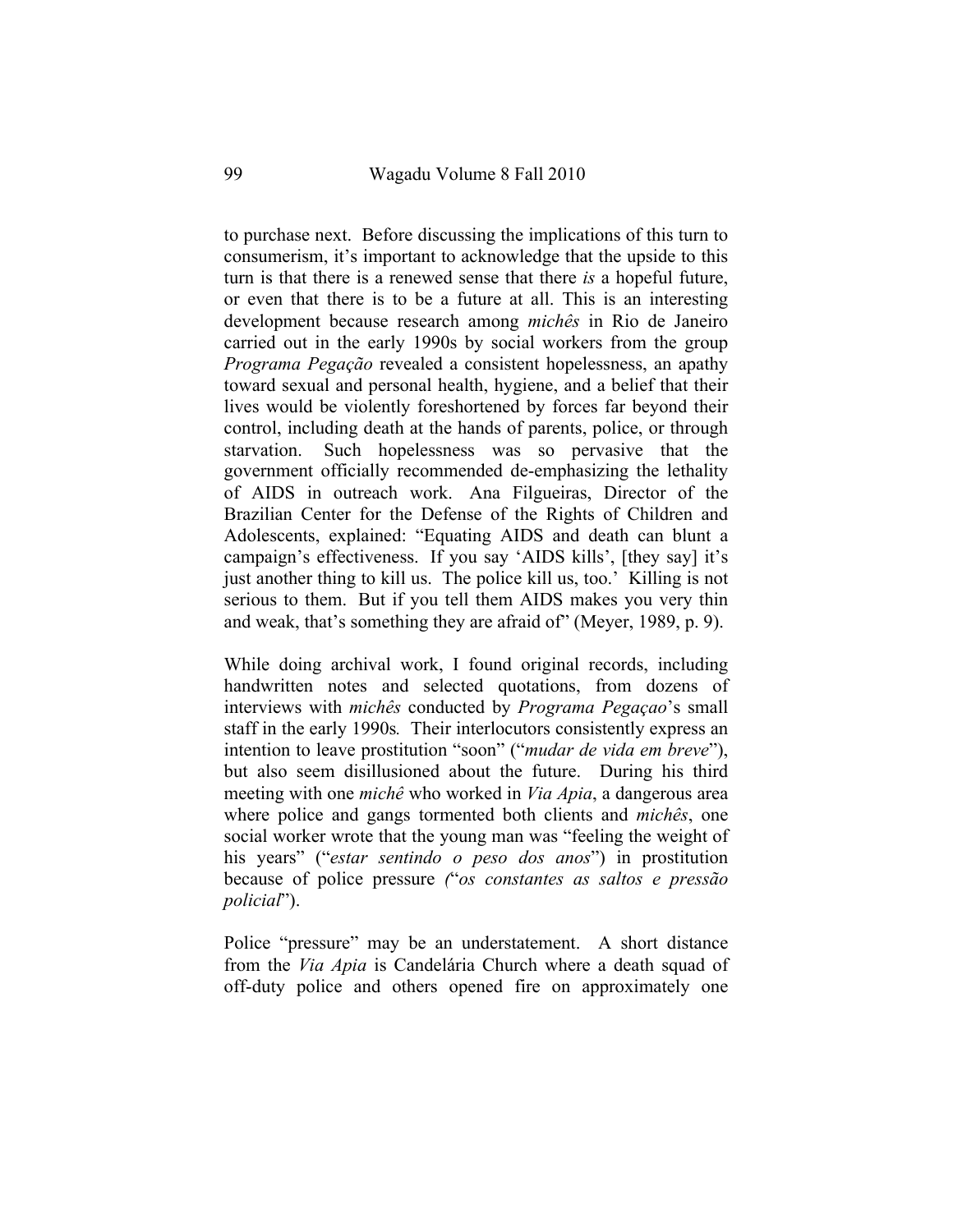hundred street children, some of whom were involved in prostitution, who were sleeping on the church's steps. Such death squads were aimed at social cleansing, and in this instance the squad killed eight youths between 11 and 20 years of age in one of Brazil's most infamous historical events (see Penglase & Kimzey, 1994). In light of the crippling poverty and harsh living conditions, it is no wonder that the *michês* at this time described their futures in bleak terms. Rather than envisioning upward mobility, one *michê* interviewed said his "dream" was to return home to the shacks of his impoverished *favela* (shanty-town), but he was "afraid of the bandits there" ("*tem mêdo dos bandidos da favela*").

I don't believe this pessimism is attributable to rigid interview questions or a lack of sustained contact. In fact, Longo founded *Programa Pegação* on the principle that its staff would eschew narrow quantitative surveys and informational leafleting and instead focus solely on "personal and constant contact" by building long-term individual relationships on the streets (see Longo, 1998; Parker, Larvie, & Cardoso Jr., 1992). The benefit of qualitative and ethnographic approaches is their tendency to yield deeper, if sometimes more ambiguous and complicated data. In short, I trust their expertise and data regarding the *michês*' bleak outlook and apparent reticence about long-term plans or dreams for the future.

However, my own subjects are not so pessimistic about the future, instead talking at length about their plans and dreams. Whether they are *garotos de programa* working indoors or lower-end and homeless *michês* working beaches and streets, these men are accessing a middle-class consumerist Brazilian dream in order to imagine their futures, even while remaining marginalized within their communities. This turn to a hopeful imaginary is not the same as actual upward mobility, of course. Consumerist dreamscapes remain a poor substitute for actual social change, but they do signal a noteworthy shift in the men's affect and relationship to society that is both owed to and circumvented by neoliberalism. That is,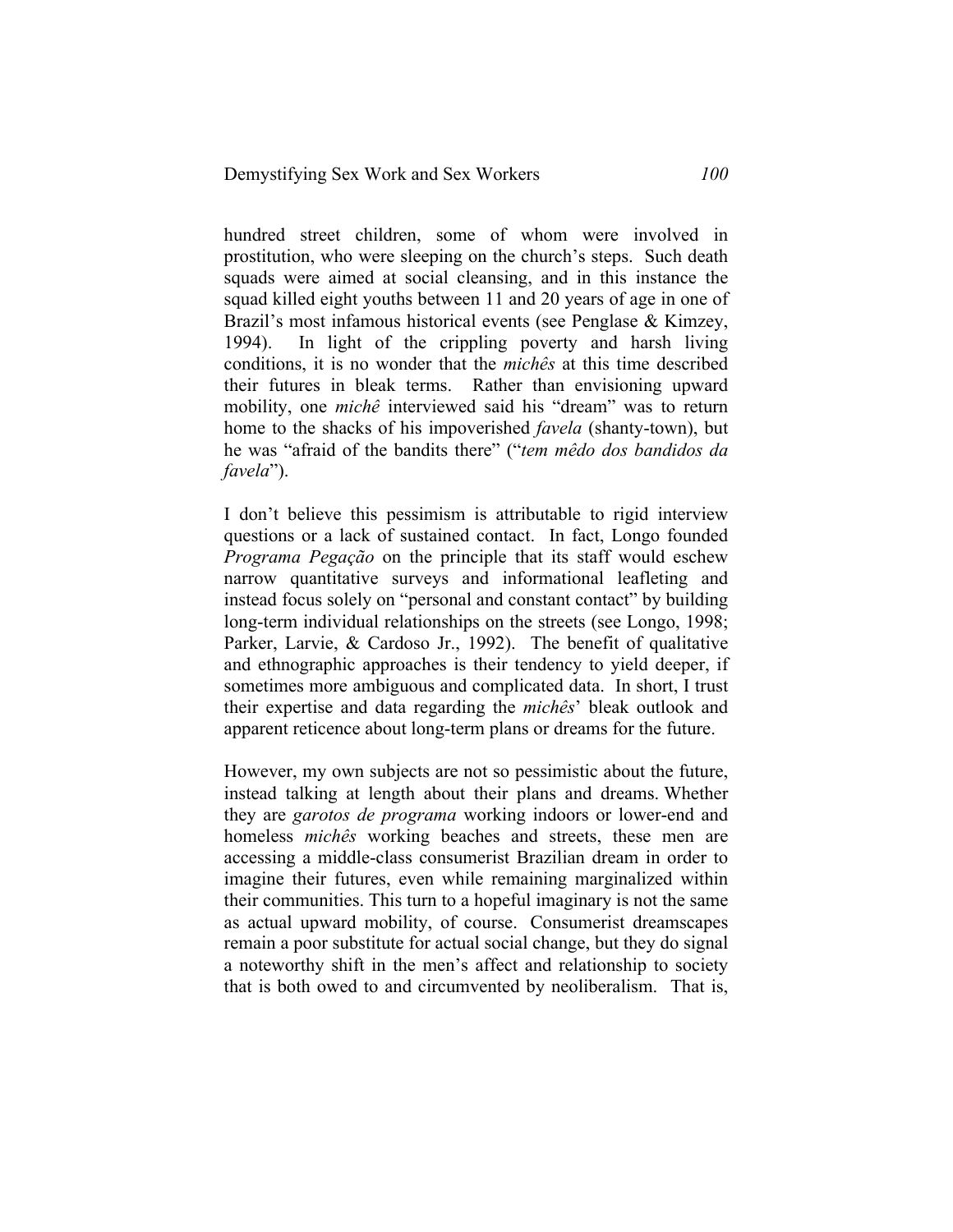late capitalism taught them to dream in new ways, but it's also a system that prevents those dreams from coming true.

### **Brazilian Dreaming**

Beto, a *michê* from Brazil's impoverished Northeast, worked the tourist beaches where he ostensibly sold souvenirs, but derived nearly all of his money from selling sex rather than beaded jewelry, which served as a pretense for his contact with tourists. Beto longed to go to Europe. "This tourist is sending me a plane ticket!" he would tell my research assistant and me, causing eye rolls and snickers. Beto fantasized about going to parties with a rich gringo where there would be "lots rich people and they're all going to be nice... because they have to be." While recounting this fairy tale one evening, Evandro joined in, imagining that if he ever went to Europe on the arm of a gay gringo, he would abandon the man and seduce a string of rich, young heiresses (minor royalty perhaps) or maybe marry an elderly woman who would promptly die of a heart attack from the tremendous orgasm he would give her on their wedding night, leaving him with money, a house and a visa.

I found it rather telling that they didn't fantasize about seducing some American heiress, given the prevalence of U.S. popular culture in Brazil. Evandro explained that I was being naive. "Everyone knows you can't even get a U.S visa without pay stubs and a house," he explained, "so even if the guy is American, you can only go to Europe." Thus, it's more feasible to seduce British royalty than get an American tourist visa. Even their daydreams are subject to the Department of Homeland Security, it seems.

Travel wasn't the only focus. Functionally illiterate *michês* told me they wanted laptops. Others proclaimed they wanted *gringos*  to buy them iPods, but didn't realize they needed a computer to connect it to. And they loved to talk about clothes, especially sneakers. Nike Shox, a type of shoes, enjoyed popularity among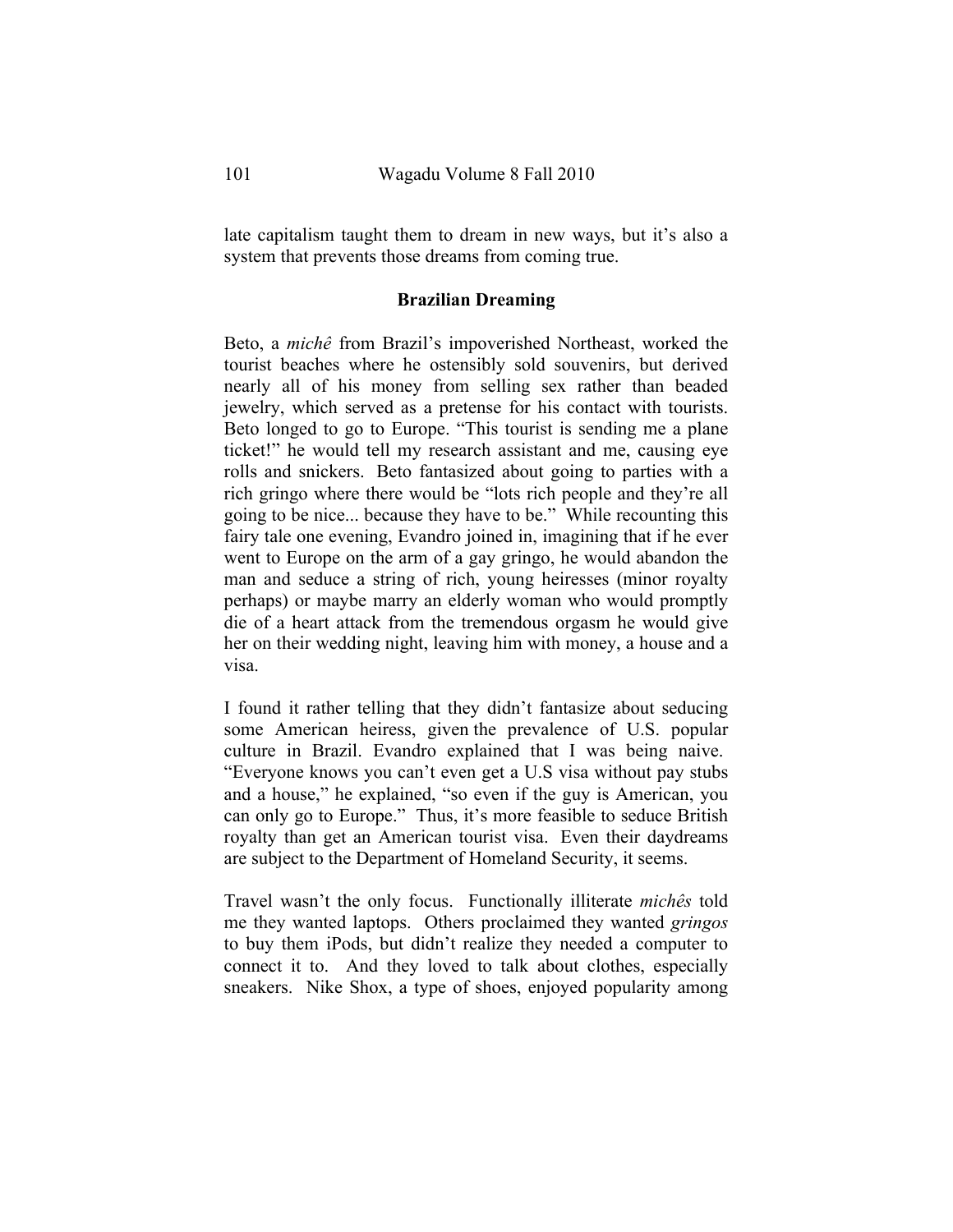middle-class Brazilians at this time, and this trend was reflected strongly among *michês*. Those with *gringo* boyfriends pressured the foreigners to buy houses and cars for them, although they generally wanted these to be in their home neighborhoods, where they felt more socially comfortable and where those they most wanted to impress lived. This fantasy was lived out by very few and, in fact, is actually inconsistent with their over-riding concern that their lives as sex workers not be suspected or discovered by their neighbors. Such a contradiction hints at the often illogical nature of consumerism. And while the *michês* interviewed by *Programa Pegação* did sometimes make reference to wanting sneakers (Reeboks, in those days), their overall exposure to global media was minimal and they had practically no foreign tourists as clients to spur them on to grander fantasies of living luxurious lives abroad.

In his seminal work *The romantic ethic and the spirit of modern consumerism*, Colin Campbell (1987) theorized consumerism and daydreams. Campbell distinguishes "traditional hedonism", which he characterized as largely embodied indulgences like sex, socializing, eating, dancing, or drinking, from "modern hedonism", in which we construct mental images, imagine future enjoyment, or anticipate emotions. Campbell sees artistic and philosophical Romanticism as marking a shift in thinking that positioned the self and one's personal emotions at the center of one's worldview, thereby inadvertently making the on-going success of consumerism possible. Yet

> the more proficient one becomes at creatively imagining emotions and sensations, the more likely it is that 'real' consumption fails to deliver... This establishes a cyclical pattern of consumer frustration in which actual consumption is typically a disillusioning, dissatisfying experience..." creating a "cycle of desire and disappointment" in which consumers must search for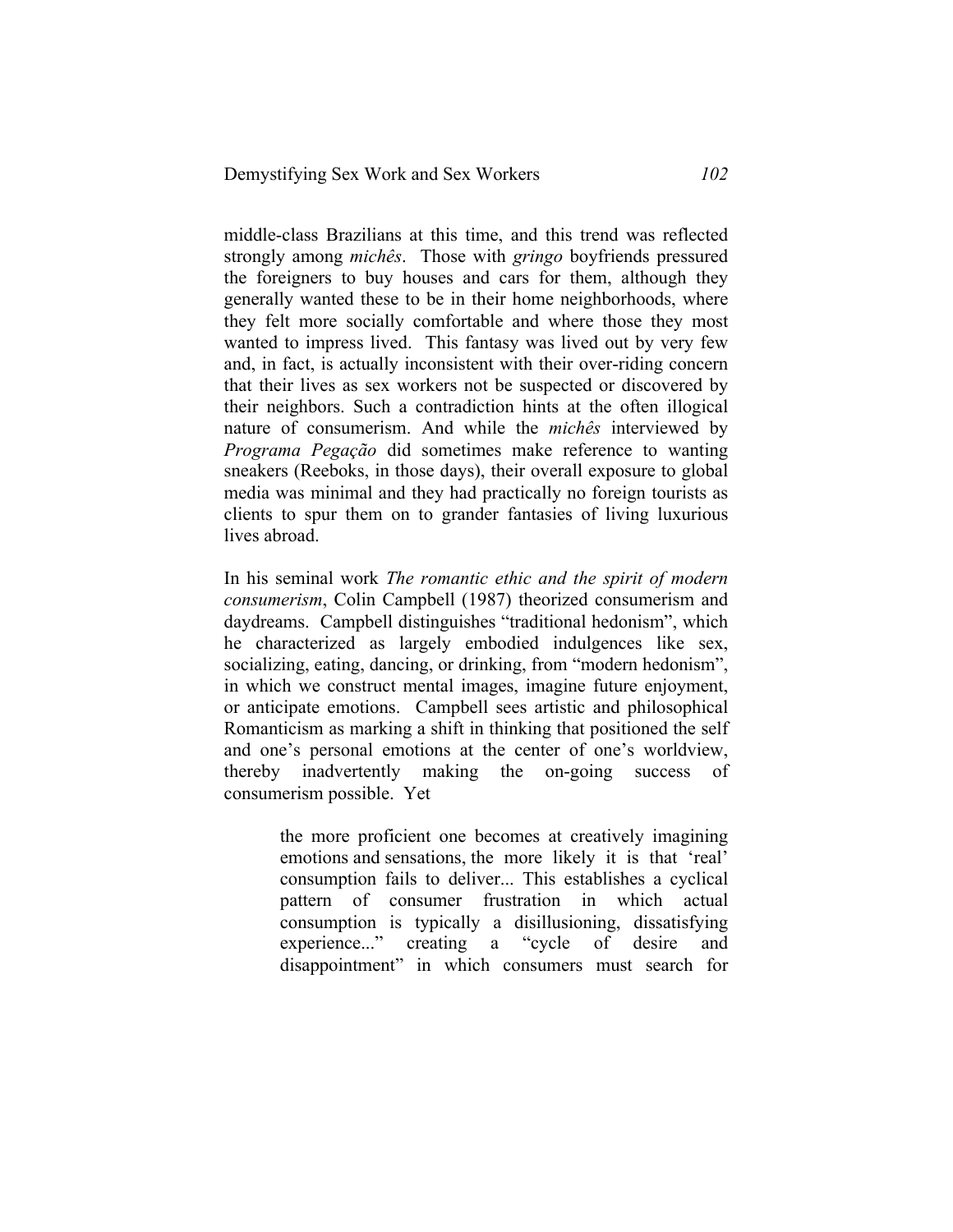ever-elusive satisfaction "amongst the seemingly endless supply of new products (Boden & Williams, 2002, p. 496).

Such daydreaming requires a certain withdrawal from the real world. Campbell explains that "individuals employ their imaginative and creative powers to construct mental images which they consume for the intrinsic pleasure they provide" (1987, p. 77). He continues and here his words have particular resonance for the *michês* whom I know: "the contemporary hedonist is a dream artist... Convincing daydreams are created, such that individuals react subjectively to them as if they were real... this is the distinctively modern faculty, the ability to create an illusion which is known to be false, but felt to be true" (78). If I were to be so rude as to pressure Evandro about the likelihood of inheriting a fortune from a European aristocratic lady, he would probably admit that it isn't going to happen. But over the three years I've known him, he remains surprisingly invested in such imaginings regardless of probability. The daydreams are like a hobby for him, but have the added effect of helping him cope with his limited options, poverty, and sometimes unpleasant work life. The details of the dream (i.e., the location, the exact client, etc.) change, but the focus on attaining a life of luxury remains the same. In fact, very few *michês* are without an endless array of get-rich-quick schemes that often involve cheating the system through clever trickery that Brazilians call *jeitinhos7* . Like Campbell's hedonists, *knowing* reality's harsh truths is less important than *feeling* dreams.

There are many criticisms to be made of Campbell, to be sure. Most obviously, there is the ethnocentrism of cherry-picking motifs from and relying upon a Western European artistic and philosophical movement to explain something that is now as globalized as consumerism, particularly when other regions had their own corollaries and interpretations of Romanticism. Campbell also could not have anticipated, as sociologists Sharon Boden and Simon J. Williams (2002) note, that humanities and social science scholars would advance so much work in the study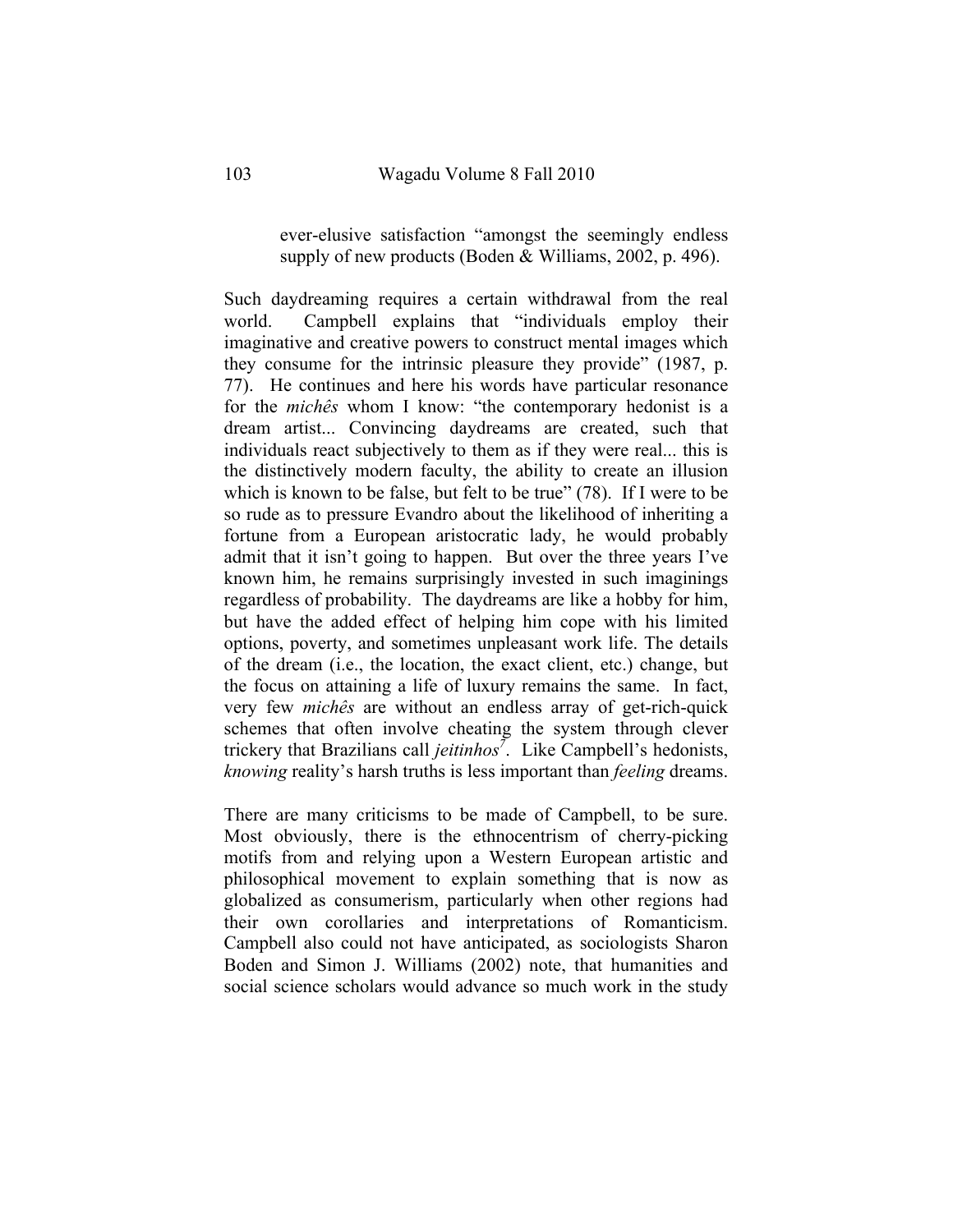of *affect*, or pre-individual autonomic responses to the world around us that are both emotional and embodied. That is, Campbell relies on a Cartesian notion of the mind and body being utterly distinct, when increasing evidence suggests they are not. He also tries to add rules that are not particularly useful or supportable (and which I disregard henceforth) to differentiate daydreams, fantasies, and imaginings based upon how realistic and likely their contents are to actually happen.

What makes Campbell worth recuperating, then? Campbell understands the importance of daydreams, and their relationship to consumption and to connecting one's self to a particular identity. In considering daydreams seriously we understand class, capitalism, and oppression, as well as the potential for resistance and/or acquiescence to those forces. I also think the timing is right. As the magnitude of the global economic crisis became apparent in 2008 when investment banks began collapsing, pundits everywhere were atwitter about the death of capitalism. As I write this, fashion designers and marketing gurus are blabbing on about "Recession Chic" being the hottest trend, rendering even inconspicuous consumption conspicuously performative. Far from abandoning attempts to theorize consumer culture, I think Campbell can help us to understand why even our current moment of anti-consumerism is eminently commodifiable.

### **Romancing the Self**

Romanticism came late to Brazil. Only near the mid-nineteenth century did Gonçalves de Magalhães, Álvares de Azevedo and other canonical figures secure its status in Brazil. Not surprisingly, the Brazilian literati interpreted the Romantic ethos differently than Western Europeans, not least because they had to contend with ongoing struggles over national identity and racial issues surrounding Afro-Brazilian slaves and freedmen, large numbers of indigenous people, and a variety of white European-descended and recent immigrants. Although different in many regards, Campbell's basic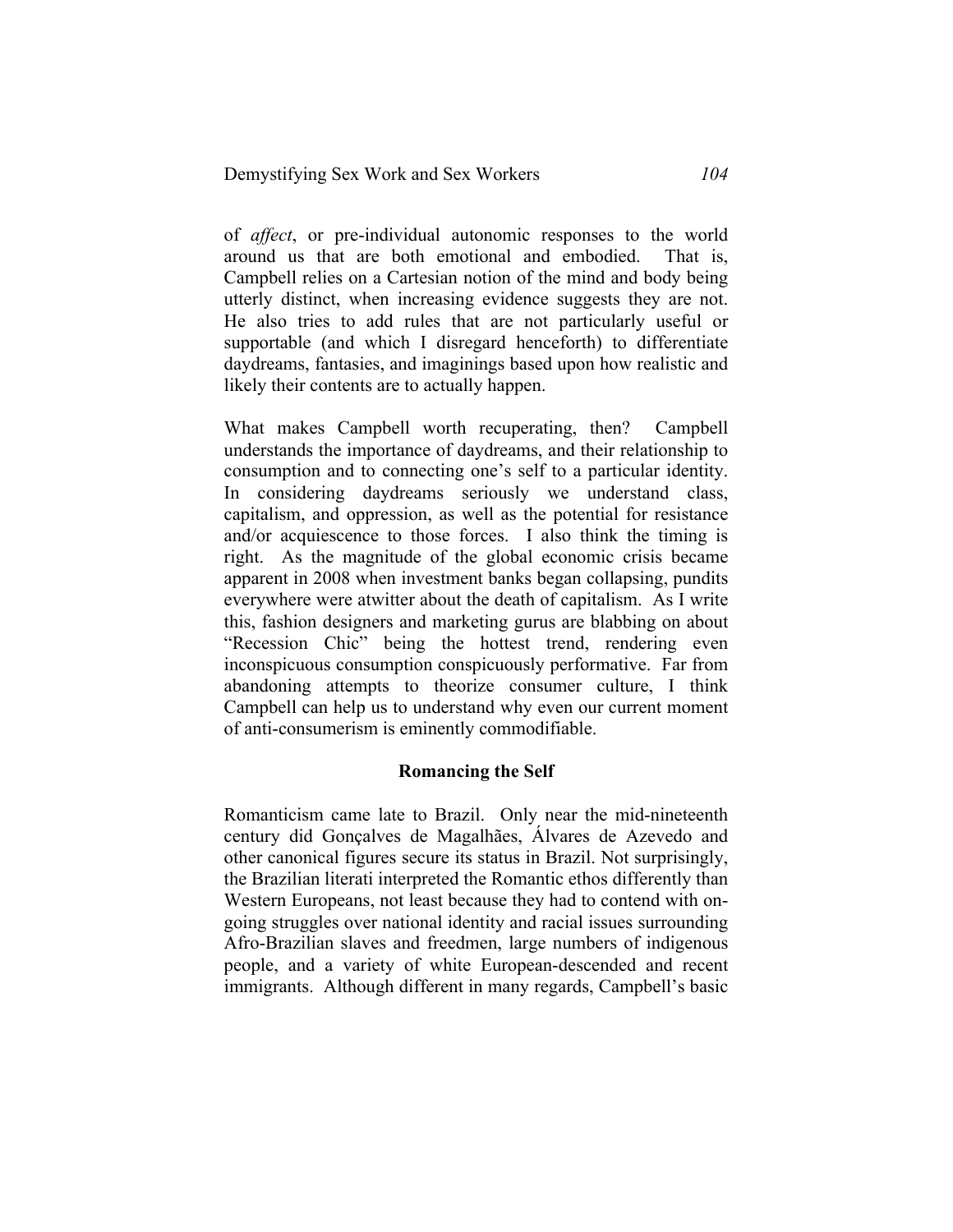interpretation of Romanticism still applies in the Brazilian context. What Brazilian intellectuals did find traction with, perhaps because Brazil's vast interior and the Amazon remained uncharted terrain, was Romanticism's emphasis on horror, awe, untamed nature, morbidity, and the emphasis on the individual.

If Romanticism and consumerism under Campbell emphasize one's relationship to oneself, the contemporary Brazilian bourgeoisie actually constitute a pretty good case study. In her analysis of class-relations between middle-class city-dwellers and their lower-class domestic servants, Donna Goldstein (2003) describes middle-class Brazilians' infatuations. Although benefitting from modernization, middle-class Brazilians lacked political power in mid-20<sup>th</sup> century Brazil. Rather than become revolutionaries or engage in class struggle, "middle-class citizens instead seemed to turn inward," eventually becoming enamored with self-help, spiritism, and especially psychotherapy (Goldstein, 2003, pp. 164-165).

Maureen O'Doughtery (2002) goes even further in arguing that consumption is the *sine qua non* of the Brazilian middle-classes, a fact that is no less evident (but much more formative) in times of recession. In part, this is because Brazilian media wrongly tell the middle-classes that it is *they* who are most hurt by economic turmoil, effectively resulting in the erasure of difference and creation of solidarity in the face of both corrupt government officials and the frightening, darker-skinned masses of the truly poor. Ultimately, their efforts to retain their class position and privilege led Brazil's middle-classes to embrace neoliberalism and emulate North American consumerism under the auspices of modernity, despite the fact they were battling declining job security, longer hours, rising costs, and devalued currency.

Lucia Rabello de Castro (2006) has also examined consumer culture in Brazil, but focuses on its role among poor urban youth. While not specifically about *michês*, her results are strikingly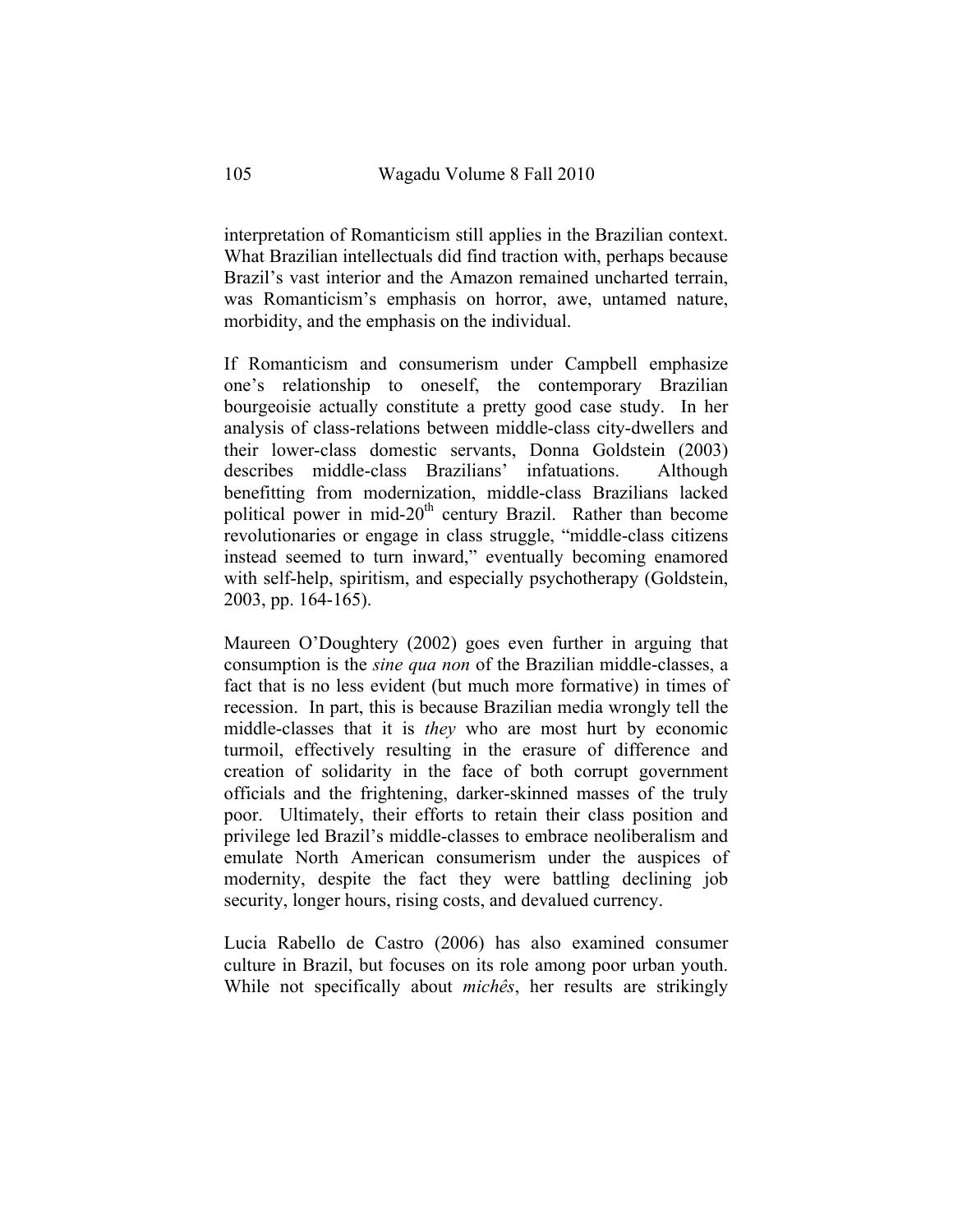relevant to my own data. She found that "youngsters' demands to consume, as a 'mode of inclusion' in society, achieve short-term gains that narrow down prospective visions of the self" (Rabello de Castro, 2006, p. 179). That is, in the absence of substantive and promising educational and work-related opportunities, the country's urban poor turn to other forms of expression, such as music, to force their participation upon society.

She argues that, sadly, young people are taking up "consumer values and ideology in a monolithic way faced with the dearth of other narratives and discourses that can mediate the impact of consumerism" (Rabello de Castro, 2006, p. 182). For example, they buy fashionable clothes they cannot afford in order to hide their poverty, move un-policed through public space, and to distance themselves from their non-consuming peers and familymembers. "Accordingly," she writes, "ideals and moral expectations based on values such as self-renouncement, collective realizations above individual ones, compassion and solidarity seem to go in the counter-current of the established consumerist *modus vivendi*" (Rabello de Castro, 2006, p. 184). As in Campbell's case, consumer culture does not redeem, but rather is borne out of and forever perpetuates a lack in our modern lives. Unlike Evandro and Beto whose income in beach areas was very low, many of the men I met in Rio's *saunas* were living their dreams, at least for a short time and in the kinds of "depleted" forms de Castro outlines. Gustavo, for example, recalled how easy it was to get cash from sex when he first started working in Rio's *saunas*. He relished being able to take his friends and female romantic partners to clubs and other entertainment venues, but now regrets those expenses and explained to me that trying to live such a lifestyle contributed to his current inability to provide for his children.

To better distinguish between the libratory and depleted forms of imagining, it is worth reading Campbell's theory through the lens of Arjun Appadurai (1996), whose conceptualization of imagination-as-work is particularly salient. For Appadurai,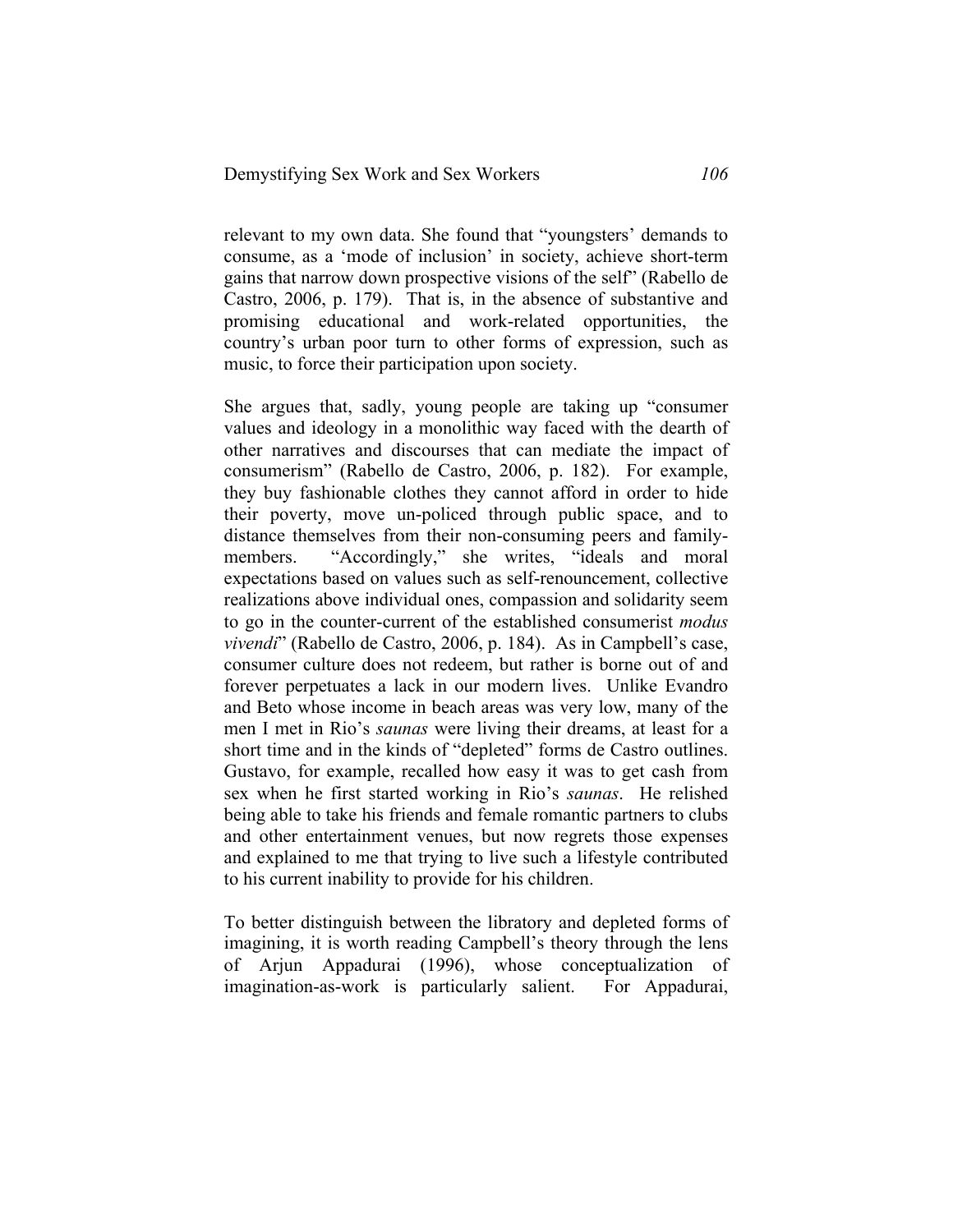imagination today is distinct in that it focuses *collective* energy. He wants to discourage the sense of imagination as connoting a gift employed by individuals, which is "its tacit sense since the flowering of European Romanticism" (Appadurai, 1996, p. 8), and instead build upon Benedict Anderson to think about ways that groups of people imagine themselves as *communities* in the context of globalization, evidenced here in Appadurai's oft-cited "scapes" in which people, media, technology, money, and ideas globally flow.

In referring to consumerist dreamscapes, I am not trying to add another definitive "-scape" to Appadurai's collection of technoscapes, ethnoscapes, and the like. Instead, I simply mean to invoke what by now is a familiar framework in the humanities and social sciences to suggest that daydreams can also be understood as multiple worlds with the same kinds of fluid and complicated processes, ever-shifting viewpoints, and situated interconnectedness that other scholars have used to examine a range of topics. Particularly relevant here are Denise Brennan's (2004) use of "sex scapes" to examine commercial sex and Richard Parker's (1999) use of "homoscapes" to theorize same-sex desire in Brazil. Patrick Larvie (1997) even used Appadurai's "ethnoscapes" in his brief analysis of *Projeto Pegação*. Of the *michês*, he writes:

> Movement becomes essential to their survival and wellbeing, and many become masters of the signs of cultural capital that facilitate their movement. Sumptuary display becomes a strategy for survival and an art form, gender performativity an occupation, and the ability to locate, identify, and utilize the networks through which people and capital move becomes an essential tool in managing the oppression they confront every day (Larvie, 1997, p. 160).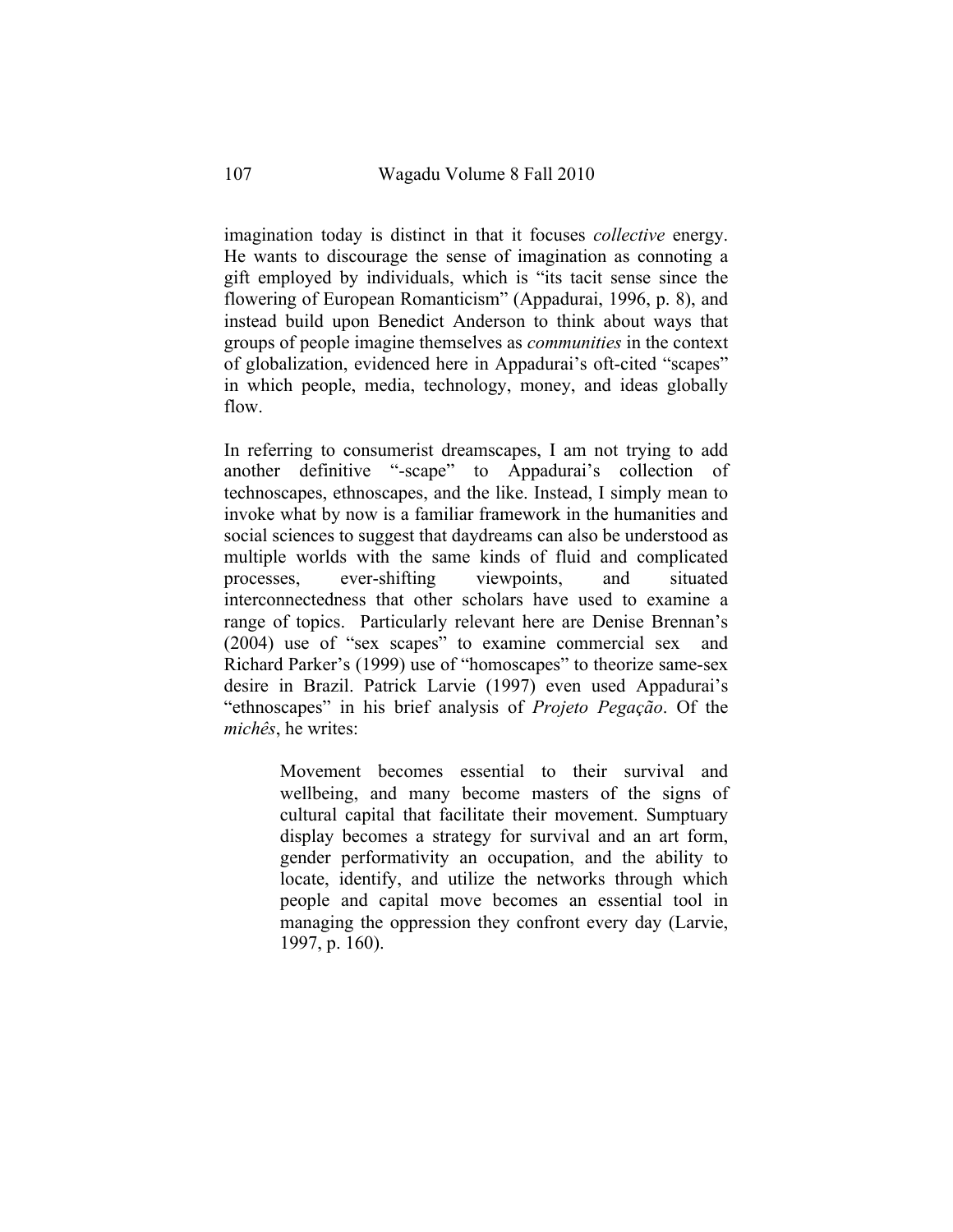Larvie's use of ethnoscapes in examining 1990s *michetagem* is a useful heuristic device, but I think it is not completely sufficient for explaining the role of consumerism among my own interlocutors today. To do that, we need to understand how consumerism functions in Brazil more broadly. For Appadurai, the US "is no longer the puppeteer of a world system of images but is only one node of a complex transnational construction of imaginary landscapes" (Appadurai, 1996, p. 31), or what I have been calling *consumerist dreamscapes* in the Brazilian case study.

Brazilians don't simply dream of whatever the US culture industry exports. Instead, consumer trends in Brazil are complex reflections and refractions. For example, following the success of *Slumdug Millionaire* at the 2009 Oscars in the US, Brazilians became obsessed with India. Bookstores featured whole sections on India, women wore *bindi* stickers on their foreheads, yuppies flocked to Starbucks asking for *chai*, and a *telenovela* about Brazilian-Indian romantic entanglements (using Brazilians playing Indians, no less) became an overnight sensation. Brazil's Indophilic moment, of course, had nothing to do with an enduring or sustained interest in India. Instead, *Slumdog*'s utopian treatment of slum life in that other much-lauded BRIC country was highly relatable in Brazil, and it became the happy doppelganger to Brazil's own Oscar-darling slum movie *City of God* (2002), with which Brazilians have an ambivalent relationship. Yet without the Oscar hubbub, without the US-UK celebration of *Slumdog,* and without Brazil's anxiety over how its own slum movie had been received upon export, Indophilia probably wouldn't have crept into Brazilian consumer culture. Thus, the American Academy Awards didn't create a market for *chai lattés* and *bindi* stickers so much as a complex set of global interactions in an *ideoscape* did.

Likewise, *garotos de programa* don't just fantasize about consumerism because they interact with comparatively wealthy gay tourists. Nor do they watch television and decide to go out and sell sex in order to buy things they see in advertisements. Instead,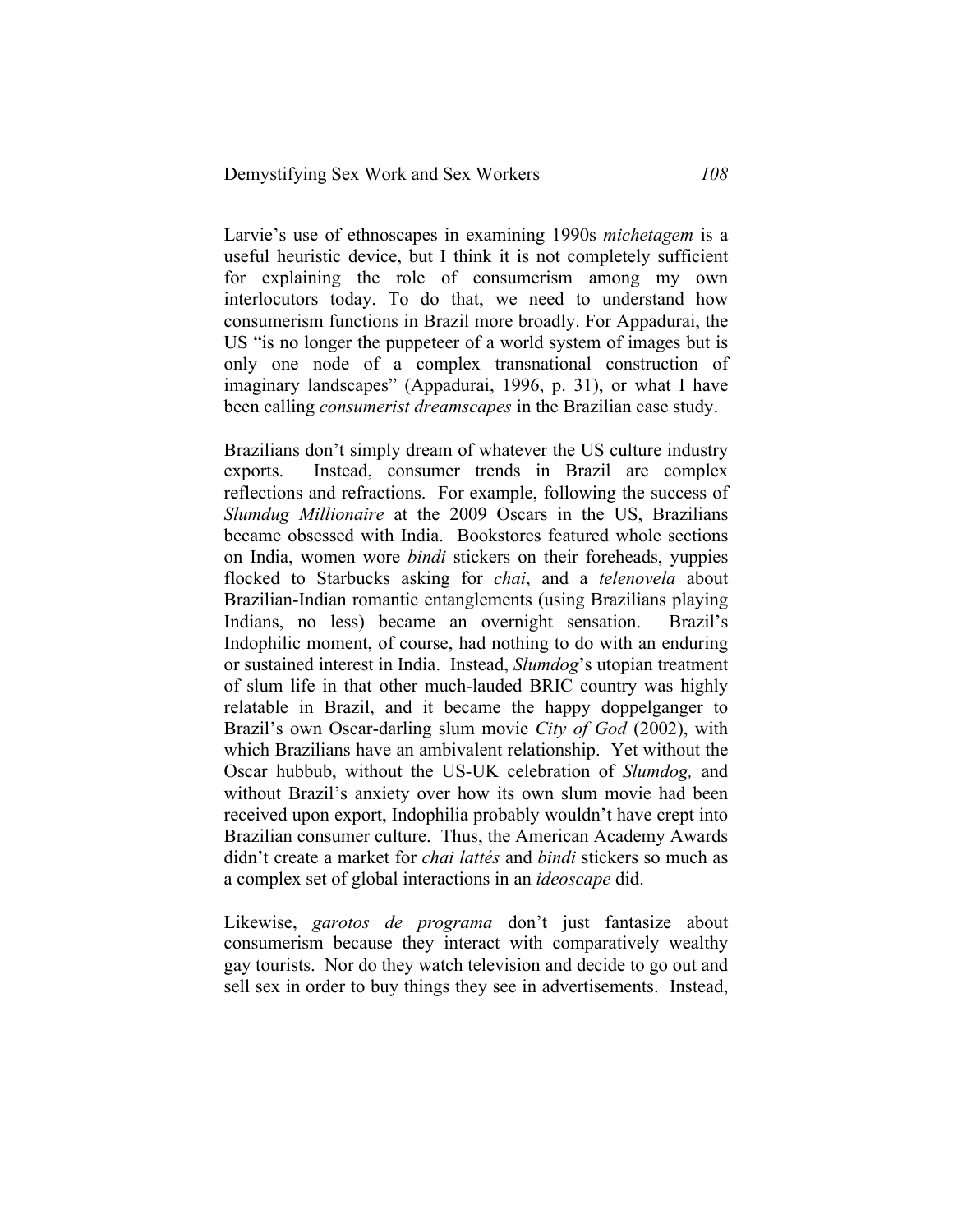they are trying to gain a sense of agency for themselves by imagining upward social mobility and acceptance by Brazil's middle-classes. Unlike *michês* of the past, today's *michês* are surrounded by poor peers who can and do consume (albeit beyond their means and at the expense of their families), and they have access to many more wealthy foreigners than in the past. As they start to actually consume, then, they do follow Campbell's theorization and find the consumption unsatisfying, leading them to continue turning tricks and spending still more. But unlike in Appadurai's formulation, their "work of imagination" is individualistic rather than collective.

For me, the *consumer dreamscape* is not so much a part of a *collective ideoscape* (Appadurai, 1996) as it is an individual realm of fantasy – that is, a scape *of one*, for better or worse. It is not even a place for processes of identification. The purpose of fantasizing about consumption isn't to identify with another person or group of actual people with whom one shares common cause, but to tap into a Weberian ideal type: the bourgeois Brazilian consumer. Resorting to this dreamscape is an understandable defense mechanism for these young sex workers, but it is also a selfish retreat, which is why the dreamscape still reeks of the false promise of consumerism rather than revealing itself as a site of resistance or libratory potential.

Campbell positions such daydreaming as a result of an everpresent *lack* in our modern lives. I do not wish to contend that the *michês* of 20 years ago had no capacity for dreams, but all evidence does suggest that they lived day-to-day and disliked talking about the future. Barring the odd mention of Reeboks, they certainly did not express themselves through a desire for consumer electronics, designer clothing, and luxury cruises. For them, imagining beyond the ethnographic present was a depressing prospect. As Brazil moved into economic prosperity, and also became increasingly hooked into global cultural and economic flows, hustlers in both high end sauna venues and low end beach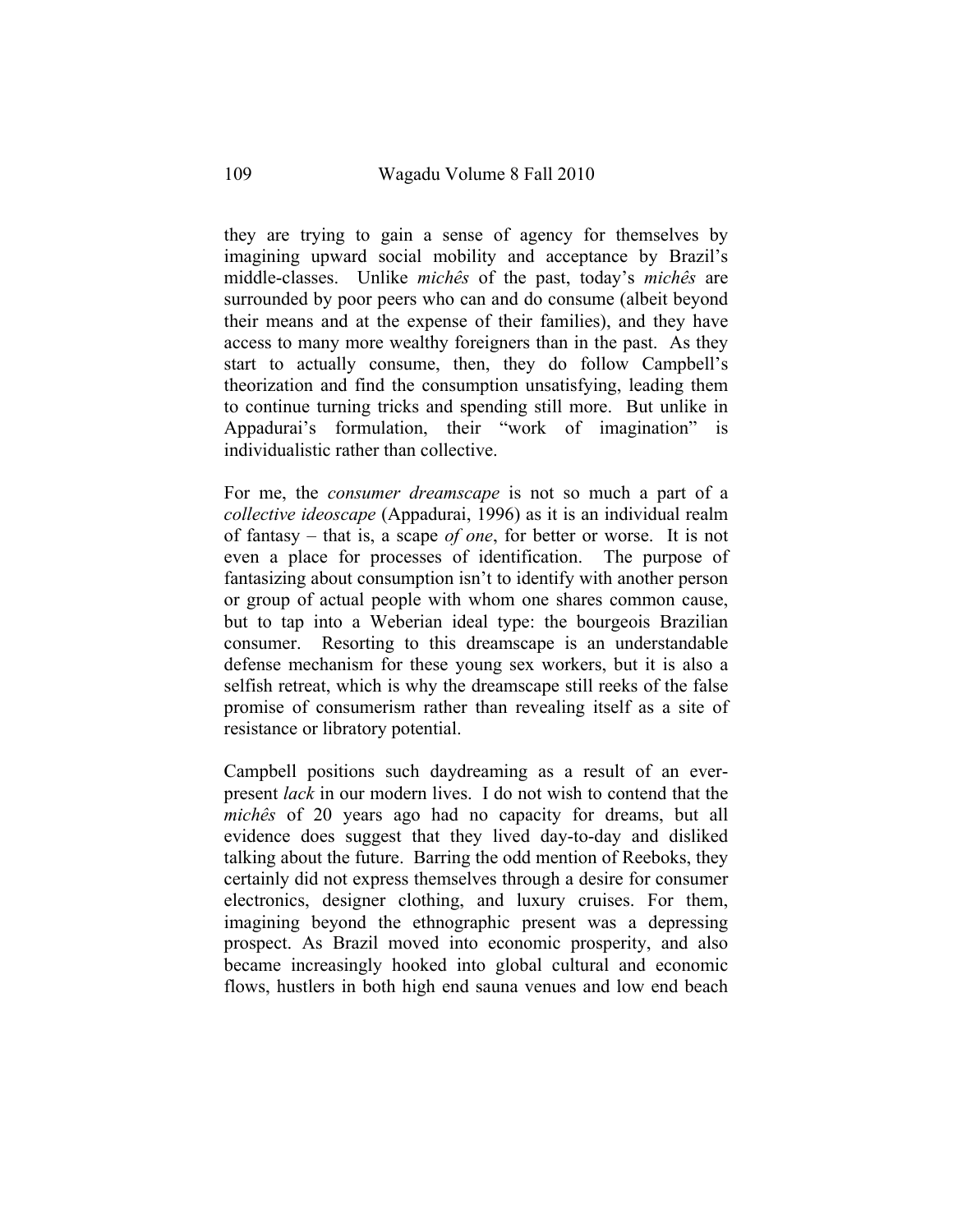and street hustling began paying attention to their future, which includes not only daydreaming but taking proactive steps toward ensuring they are alive to experience those futures.

There is a peculiar ambiguity to the consumer dreamscape, then. As much as I would relish the opportunity to conclude with an utter rejection of the rise of consumerism among *michês*, it confers certain advantages. Most *michês* I interviewed maintained rigorous condom use, demonstrated moderate knowledge of safer sex practices and facts about HIV/AIDS, and reported engaging in HIV testing at least once since beginning to sell sex. While these positive steps are certainly more attributable to NGO outreach work and progressive government policies than consumer culture, there *is* a connection between the unsatisfying cycle of consumerism and an overall orientation to futurity. Consumerism propels its subjects onward through the desert with the promise of an oasis, even when the goal is a mirage. To the extent that the *michês* console themselves with thoughts of upward mobility and its attendant material conditions and access to luxury commodities, they reveal a link between consumerist daydreams and good sexual health choices. The days when outreach workers feel they need to downplay the dangers of AIDS are over. Contemporary *garotos de programa* expect to live and are not resigned to their fate, even though their lives seldom turn out well.

Very few of the dozens of men I know have made good on plans to go to school or start a business, let alone buy a car or house. And while several have gone abroad with their gringos, this is rare. Beto's plane ticket never came. Realizing he would never see Europe, he decided he wanted to become a fruit vender and planned to work up from a fruit cart to a store. But last I saw him, it had been three years since his tourist had disappointed. He was working in a low-end, filthy venue, quickly aging out and unable to compete. He briefly dabbled in petty crime before fleeing to São Paulo. When he did get money, he spent it on CDs, clothes, and booze. Despite his hardships, he continued rigorous condom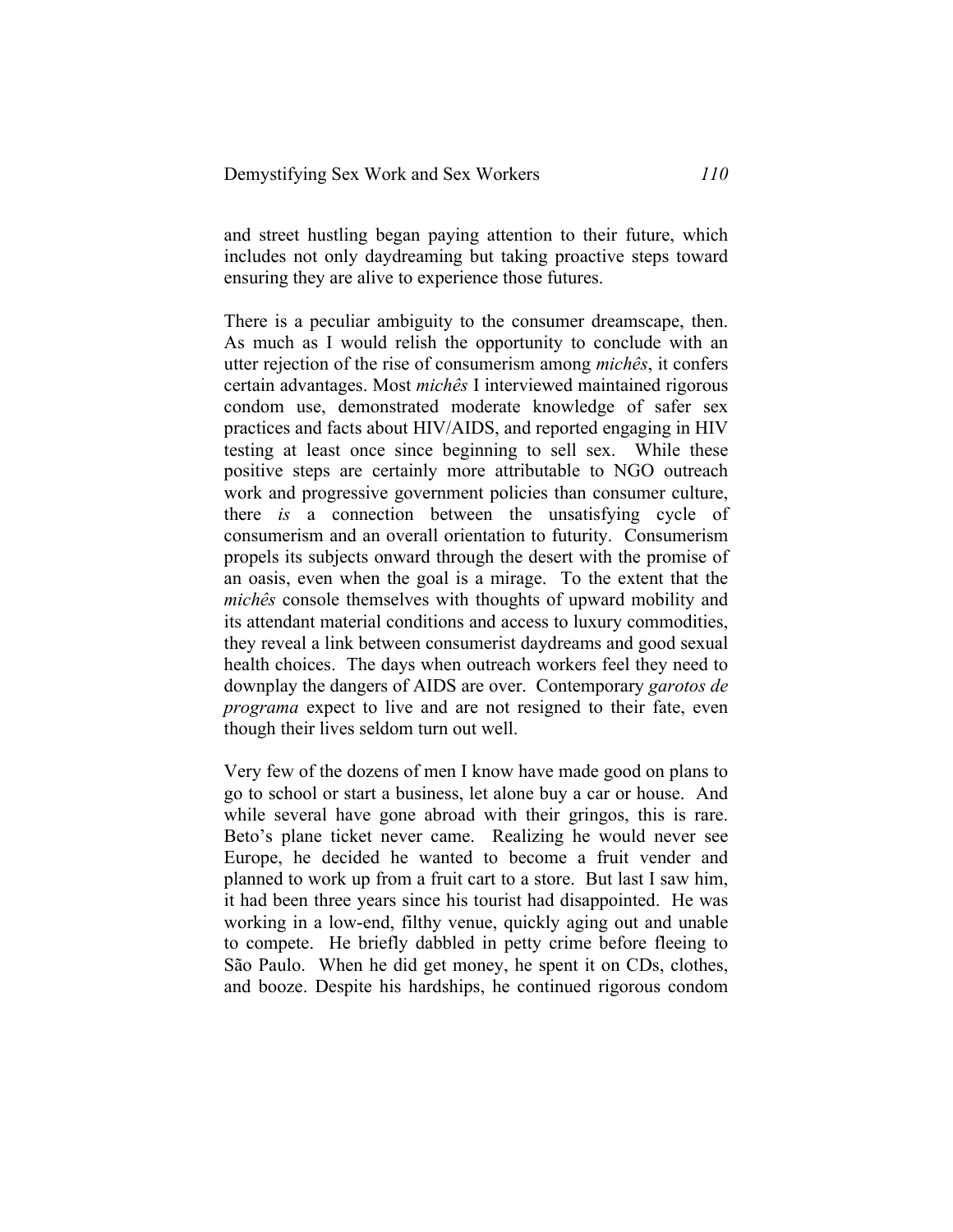use and reported getting health screenings. He still talked of Europe from time to time. Unlike Perlongher's *michês* of the 1980s and *Programa Pegação's* of the 1990s, hope has come to be seen as rational. Beto has to know he will - in all likelihood - die without seeing Europe, but still believes that his dream is realizable. Yet if Campbell is correct that this sort of day-dreaming is the result of a perpetual lack in our lives, the question becomes how long hope will or can be tolerated without being validated.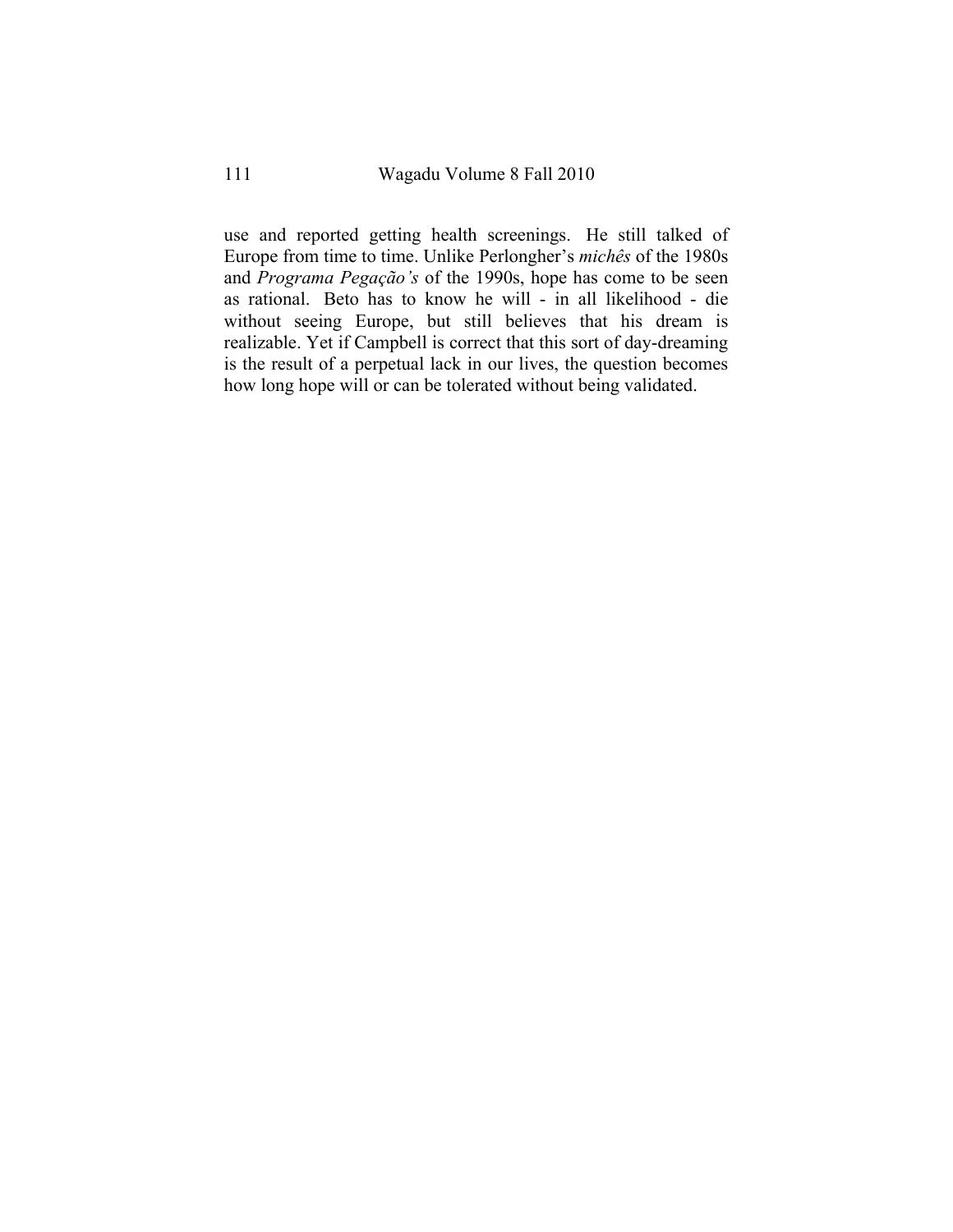## REFERENCES

- A Better Today: Brazil's Growing Middle Class Wants the Good Life, Right Now. (2009, 11/14). *The Economist*, pp. 16-17.
- Appadurai, A. (1996). *Modernity at large: cultural dimensions of globalization*. Minneapolis: University of Minnesota Press.
- Barbosa, L. (1995). The Brazilian *jeitinho*: An exercise in national identity. In Hess, David J and Roberto (Eds) *The Brazilian puzzle: Culture on the borderlands of the western world* (pp. 35-48). New York: Columbia University Press.
- Boden, S., & Williams, S. J. (2002). Consumption and emotion: The romantic ethic revisited. *Sociology*, 36(3), 493-512.
- Bollig, B. (2008). *Néstor Perlongher: The poetic search for an Argentine marginal voice*. Cardiff: University of Wales Press.
- Brennan, D. (2004). *What's love got to do with it? Transnational desires and sex tourism in the Dominican Republic*. Durham: Duke University Press.
- Campbell, C. (1987). *The romantic ethic and the spirit of modern consumerism*. London: Blackwell.
- DaMatta, R. (1991). *Carnivals, rogues and heroes: Toward a sociology of the Brazilian dilemma*. Notre Dame, IN: University of Notre Dame Press.
- Goldstein, D. M. (2003). *Laughter out of place: Race, class, violence, and sexuality in a Rio shantytown*. Berkeley: University of California Press.
- Kaye, K. (2007). Sex and the Unspoken in Male Street Prostitution. *Journal of Homosexuality*, 53(1/2), pp. 37-73.
- Kulick, D., & Willson, M. (1995). *Taboo: Sex, identity, and erotic subjectivity in anthropological fieldwork.* New York: Routledge.
- Larvie, P. (1997). Homophobia and the Ethnoscape of Sex Work in Rio de Janeiro. In G. Herdt (Ed.), *Sexual cultures and migration in the era of AIDS: Anthropological and demographic perspectives*. New York: Oxford University Press.
- Larvie, P. (1999). Natural born targets: Male hustlers and AIDS prevention in urban Brazil. In P. Aggleton (Ed.), *Men who sell sex: International perspectives on male prostitution and HIV/AIDS*. Philadelphia: Temple University Press.
- Longo, P. H. (1998). The Pegação program: Information, prevention, and empowerment of young male sex workers in Rio de Janeiro. In K. Kempadoo & J. Doezema (Eds.), *Global sex workers: rights, resistance, and redefinition*. New York: Routledge.
- Meyer, H. (1989, November 17). Safe sex a tough sell in sensuous Brazil. *American Medical News*, pp. 9, 29, 31.
- Mott, L. R. B., & Cerqueira, M. F. d. (2003). *Matei porque odeio gay*. Salvador, Bahia, Brasil: Editora Grupo Gay da Bahia.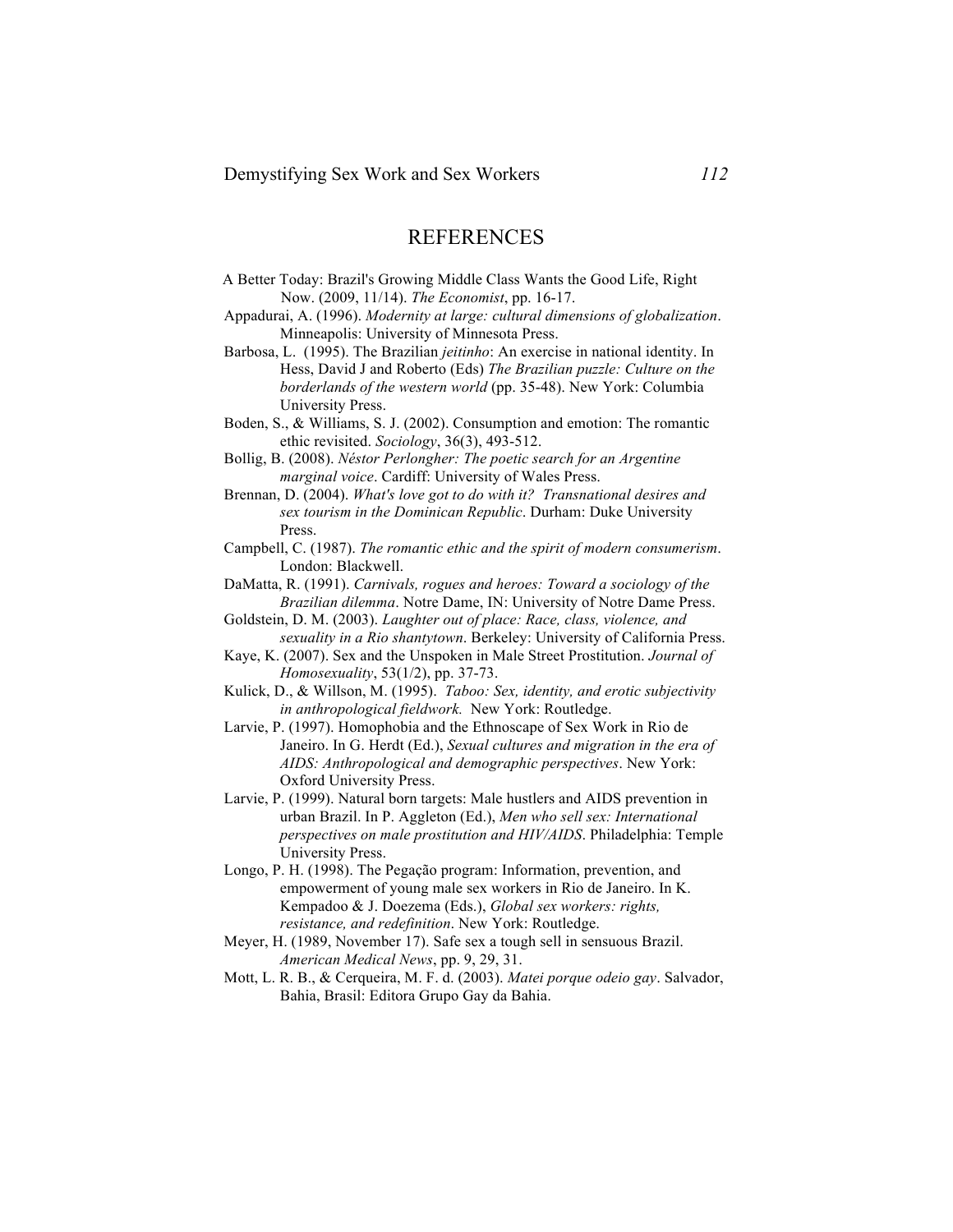- O'Dougherty, M. (2002). *Consumption intensified: the politics of middle-class daily life in Brazil*. Durham, NC: Duke University Press.
- Parker, R. (1999). Beneath the equator: Cultures of desire, male homosexuality and emerging gay communities in Brazil. New York: Routledge.
- Parker, R., Larvie, S. P., & Cardoso Jr., R. (1992). *Evaluation of Programa Pegação: An outreach program for male prostitutes in Rio de Janeiro*. Instituto de Medicina Social: Universidade do Estado do Rio de Janeiro.

Penglase, B., & Kimzey, R. (1994). *Final justice: Police and death squad homicides of adolescents in Brazil*. New York: Human Rights Watch.

- Perlongher, N. (1987). *O negócio do michê, prostituição viril em São Paulo*. São Paulo: brasiliense.
- Perlongher, N. (1997). *Poemas completos: 1980-1992*. Buenos Aires, Argentina: Seix Barral.
- Puar, J. K. (2002). Circuits of queer mobility: Tourism, travel and globalization. *GLQ*, 8(1-2).
- Rabello de Castro, L. (2006). What is new in the "South"?: Consumer culture and the vicissitudes of poor youth's identity construction in urban Brazil. *Young*, 14(3), pp. 179-201.
- Trevisan, J. S. (1986). *Perverts in paradise*. London: Gay Men's Press.

 <sup>1</sup> Gregory Mitchell is a doctoral candidate in Performance Studies and Mellon Graduate Cluster Fellow in Gender Studies at Northwestern University. He can be reached at gcmitchell@northwestern.edu.

<sup>2</sup> The term *garoto* is shorthand for *garoto de programa*, and is used in *saunas*  along with the equally popular English-imported term *boy*. The term *michê* is closer in connotation to that of "hustler," and is a more general term that in some places is more closely associated with selling sex on the street. Although some men reject this term (especially those in high-end saunas), most d0 not find it offensive. While male sex workers I know use *garoto*, *boy*, or *garoto de programa* more frequently, *michê* is the most common term in sociological, anthropological, and public health research. To balance this academically recognizable term (*michê*) with the one actually used in practice (*garoto de programa*), both appear in this text. Also, I use the term "hustling" to refer specifically to selling sexual services, although I am aware that in some North American communities "hustling" may refer to a range of both sexual and nonsexual commercial activities.